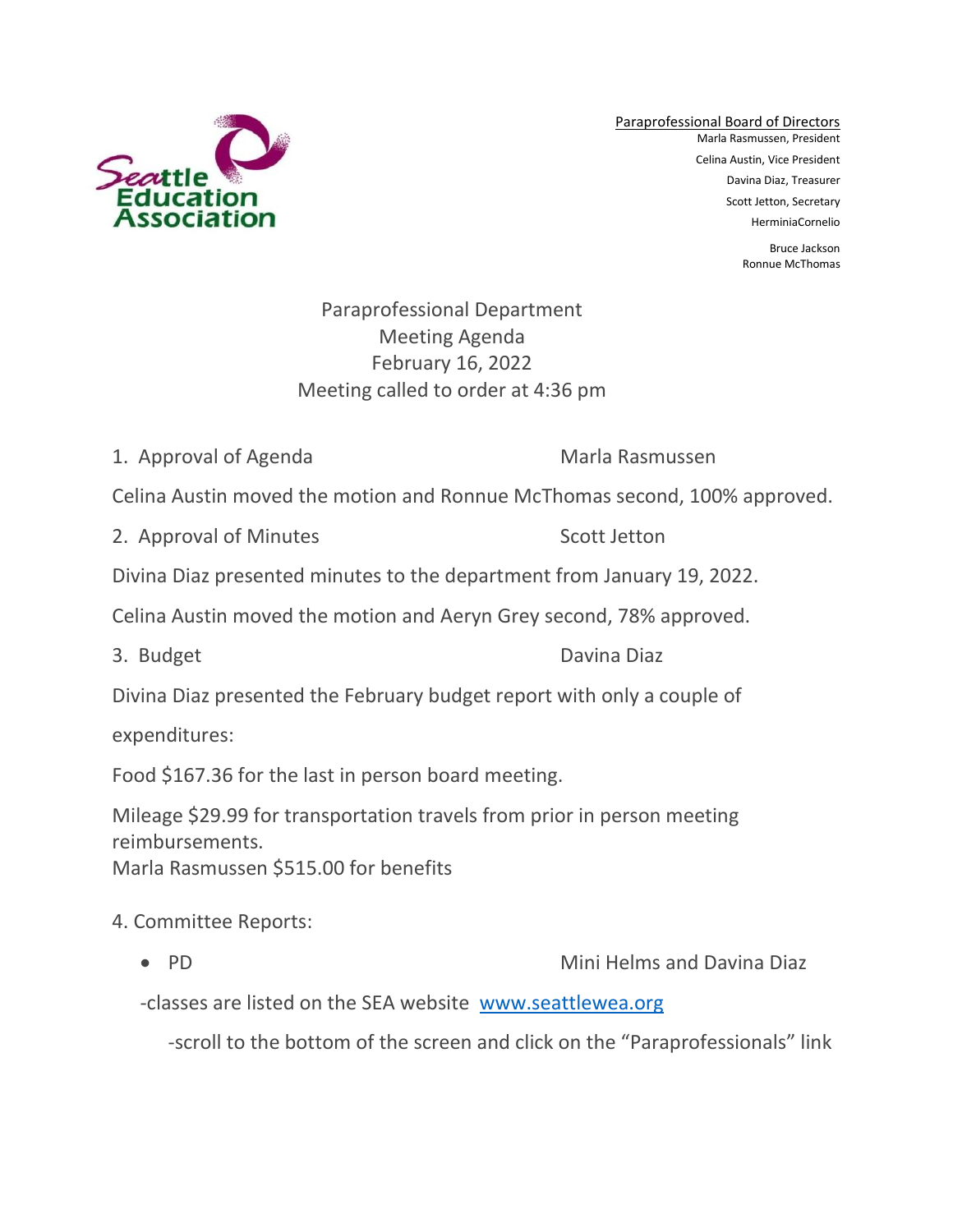Divina Diaz presented the updated information that Herminia Helms made to the Seattle Education Associations Paraprofessionals website for current professional development opportunities.

## 5. Warren G Magnuson Grant

Marla Rasmussen presented this information for paraprofessionals to receive grants in partnership with Washington Education Association.

The Warren G. Magnuson Educational Support Professional (ESP) Scholarship is designed to assist WEA ESP employees (active members) in their pursuit of professional advancement, whether through trades, technical, or collegiate institutions.

- Six scholarship grants of \$1,500 each are available.
- Three of the six grants are designated for an ESP member of color.

## 6. Black Lives Matter at School: Year of Purpose

Bruce Jackson presented a great informational piece on Paulie Murray that had a huge influence in the black community but unfortunately how she has been forgotten for the important work she did.

7. Breakout rooms Discussion: ALL

**EVALUATIONS WORKLOAD RACIAL EQUITY**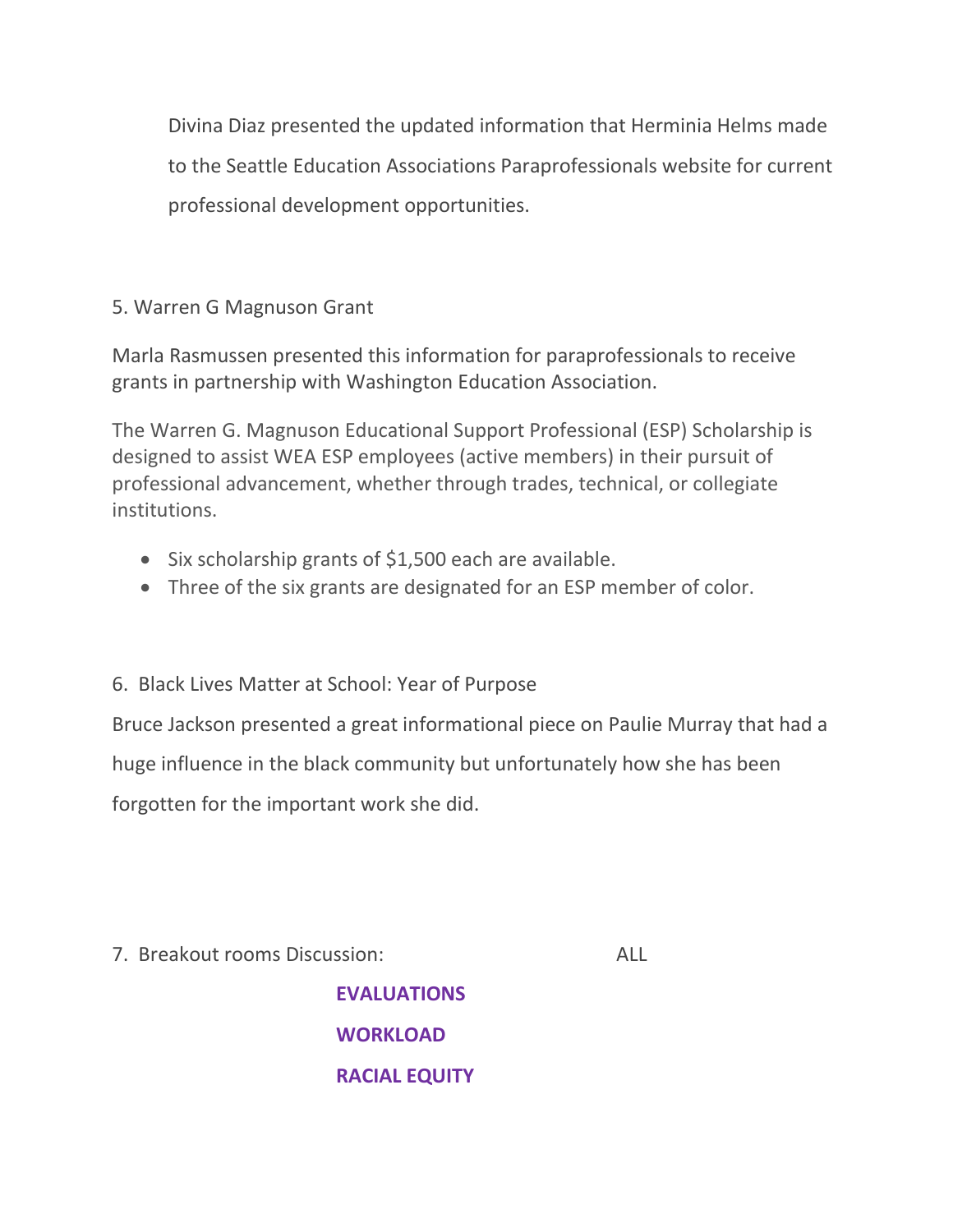**COMPENSATION LEAVES OR BENEFITS DISCIPLINE OF STAFF HIRING DISPLACEMENT**

This was great way for us to find out what our department needs to prioritize for in the upcoming contract negotiations.

\*\*\*\*WHEEL OF NAMES DRAWING\*\*\*\*

| Amy Doll               | <b>Claim Jumpers</b> |
|------------------------|----------------------|
| <b>Joyce Hall</b>      | <b>Red Lobster</b>   |
| Leonardo Baker         | <b>Claim Jumpers</b> |
| <b>Manual Ysmael</b>   | Oliver Garden        |
| <b>Faysal Mohammed</b> | <b>Buffalo Wings</b> |
| Elena Larson           | <b>Apple Bees</b>    |
| <b>Alganesh Mogues</b> | Claim Jumper         |

8. Masking Mandate Survey:

Governor Inslee announced on Wednesday, February 9, he anticipates lifting the state-wide mask mandate sometime in the next few weeks, including for K-12 schools. We anticipate Inslee will provide additional information next week.

We do not yet know how this will impact us; this situation is rapidly evolving. We have language in our current 2021-22 Health and Safety MOU that states, *"If DOH or PHSKC guidance is updated that reduces when and how long people should mask… the Parties agree to meet and bargain these changes."* However, the